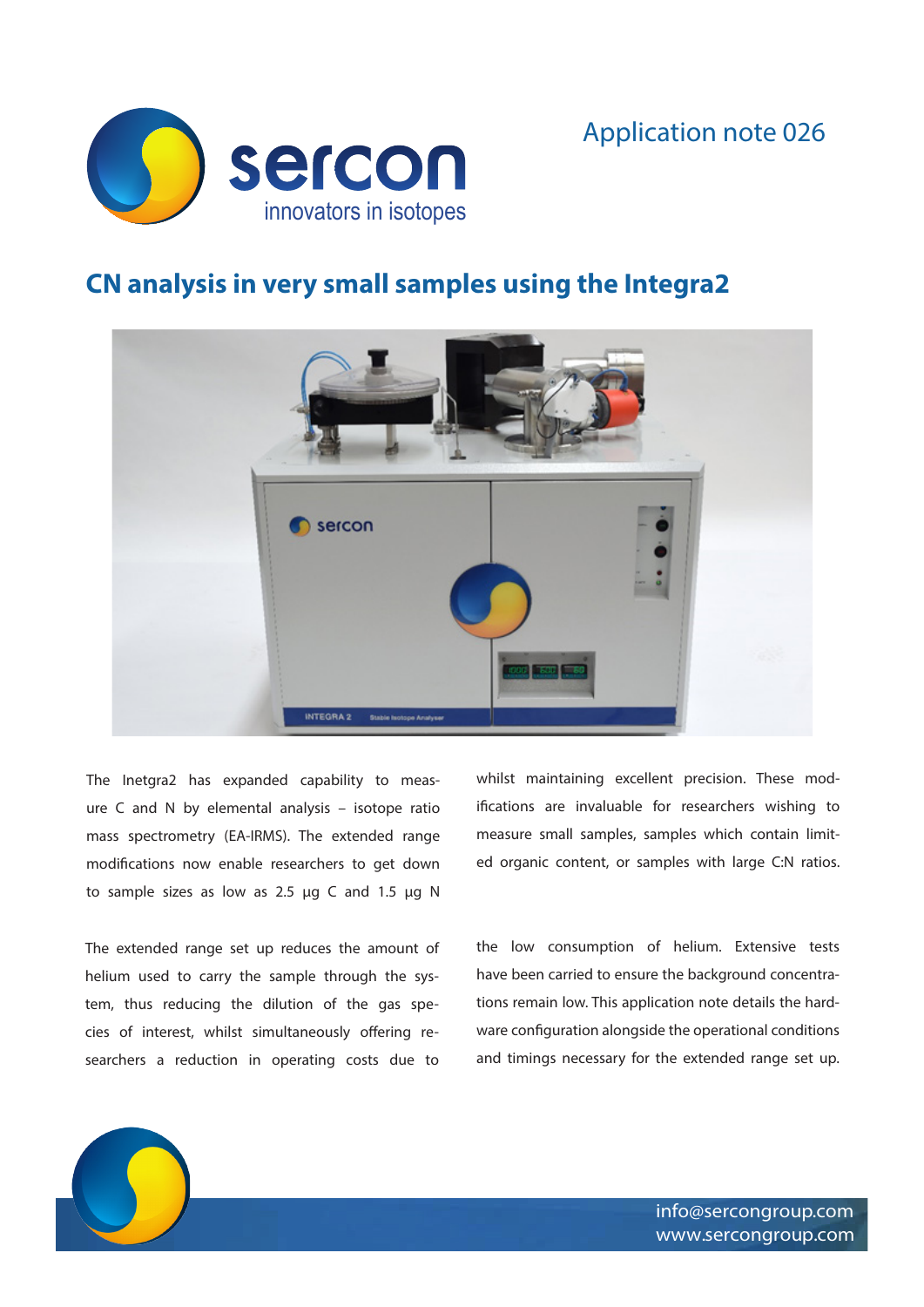

Figure 2: Schematic overview of the extended range configuration





info@sercongroup.com www.sercongroup.com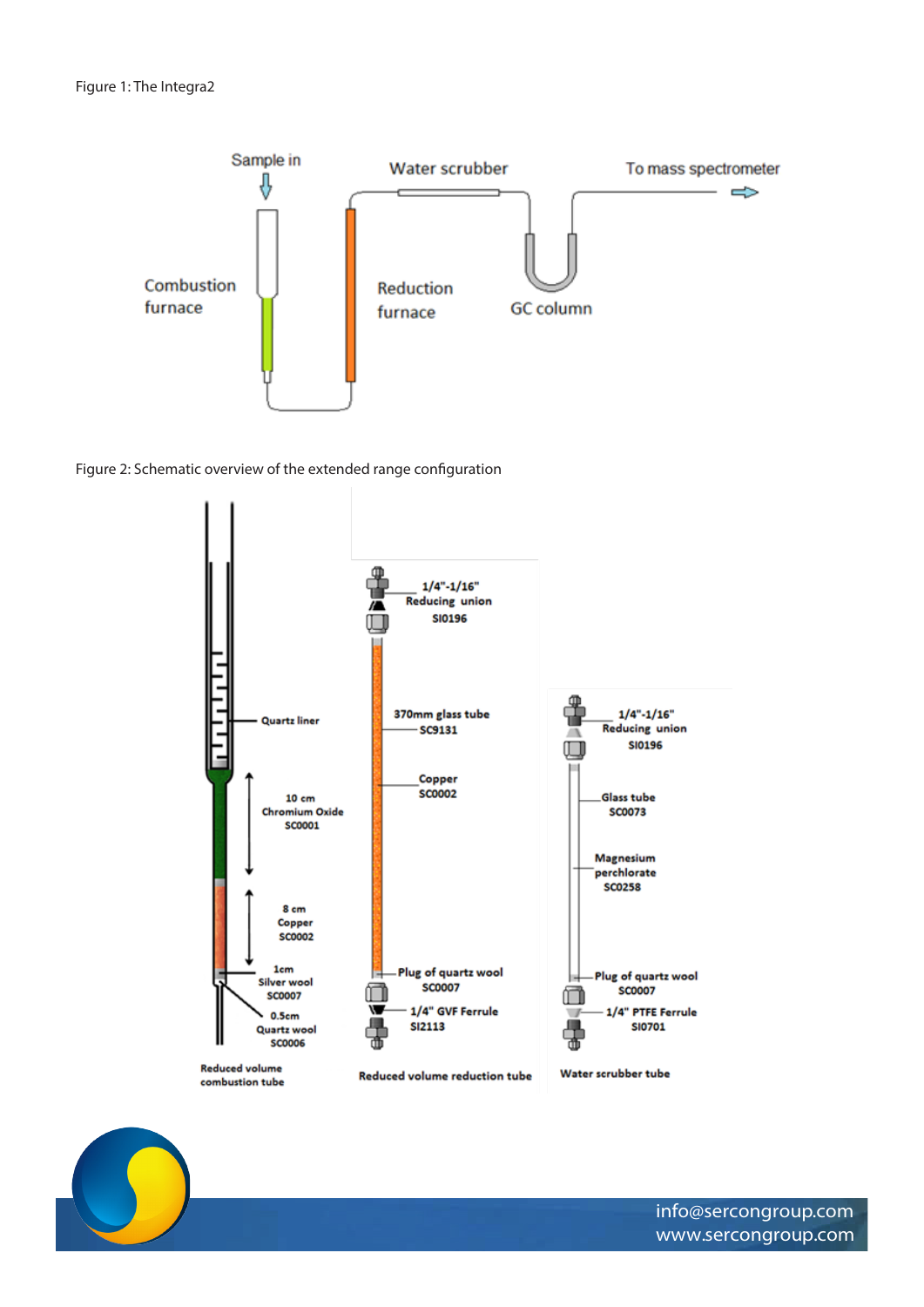|                          | Select Analysis File<br><b>Total Time Per Sample</b><br>Description |                   | <b>DUAL LOW</b> |                   |            | $\left  \cdot \right $   |                               |  |
|--------------------------|---------------------------------------------------------------------|-------------------|-----------------|-------------------|------------|--------------------------|-------------------------------|--|
|                          |                                                                     |                   | 340<br>seconds  |                   |            |                          |                               |  |
|                          |                                                                     |                   | Dual isotope    |                   |            |                          |                               |  |
|                          | $N$ peaks $= 2$                                                     | Peak <sub>1</sub> |                 | Peak <sub>2</sub> |            | ۰                        | <b>Delete Peak</b>            |  |
|                          | <b>Gas Species</b>                                                  | N <sub>2</sub>    |                 | CO2               |            |                          |                               |  |
|                          | Type                                                                | Sample            |                 | Sample            |            |                          | <b>Add Peak</b>               |  |
|                          | Active                                                              | True              |                 | True              |            |                          | <b>Insert Peak</b>            |  |
|                          | <b>Isotope 1</b>                                                    |                   | 15N             |                   | <b>13C</b> |                          |                               |  |
|                          | Mode                                                                | Atom%             |                 | Atom%             |            |                          | Copy Peak                     |  |
| <b>Enter the timing</b>  | <b>Isotope 2</b>                                                    | None              |                 | None              |            |                          | Paste Peak                    |  |
| and data<br>presentation | Mode                                                                |                   | 0 DeltaPDB      |                   |            |                          |                               |  |
|                          | <b>Base 1 Start</b>                                                 | 160<br>68         |                 |                   |            |                          |                               |  |
| parameters for           | <b>Base 1 End</b>                                                   | 71<br>165         |                 |                   |            |                          |                               |  |
| each gas species         | Integrate Start                                                     | 71<br>165         |                 |                   |            | Batch                    |                               |  |
| to be analysed.          | <b>Integrate End</b>                                                |                   | 110<br>260      |                   |            | Preferences              |                               |  |
|                          | Base 2 Start                                                        |                   | 110             |                   | 260        |                          | Ignore<br>Handshake           |  |
|                          | Base 2 End                                                          |                   | 115             |                   | 265        |                          | Blank correct<br>☑<br>samples |  |
|                          | Source File                                                         | N <sub>2</sub>    |                 | CO <sub>2</sub>   |            |                          |                               |  |
|                          | at Time                                                             |                   | ۹               |                   | 150        |                          |                               |  |
|                          | <b>Element Mode</b>                                                 | Uũ                |                 | UO                |            |                          |                               |  |
|                          | LinearRegression                                                    | True              |                 | False             |            | $\overline{\phantom{a}}$ |                               |  |

## Figure 4: Analysis timings

Operating conditions - Temperatures, Pressures and Flows

| $1050^{\circ}$ C     |
|----------------------|
| 600°C                |
| $75^{\circ}$ C       |
| 30PSI                |
| 20ml/min             |
| 20PSI                |
| 40 <sub>m</sub> /min |
|                      |